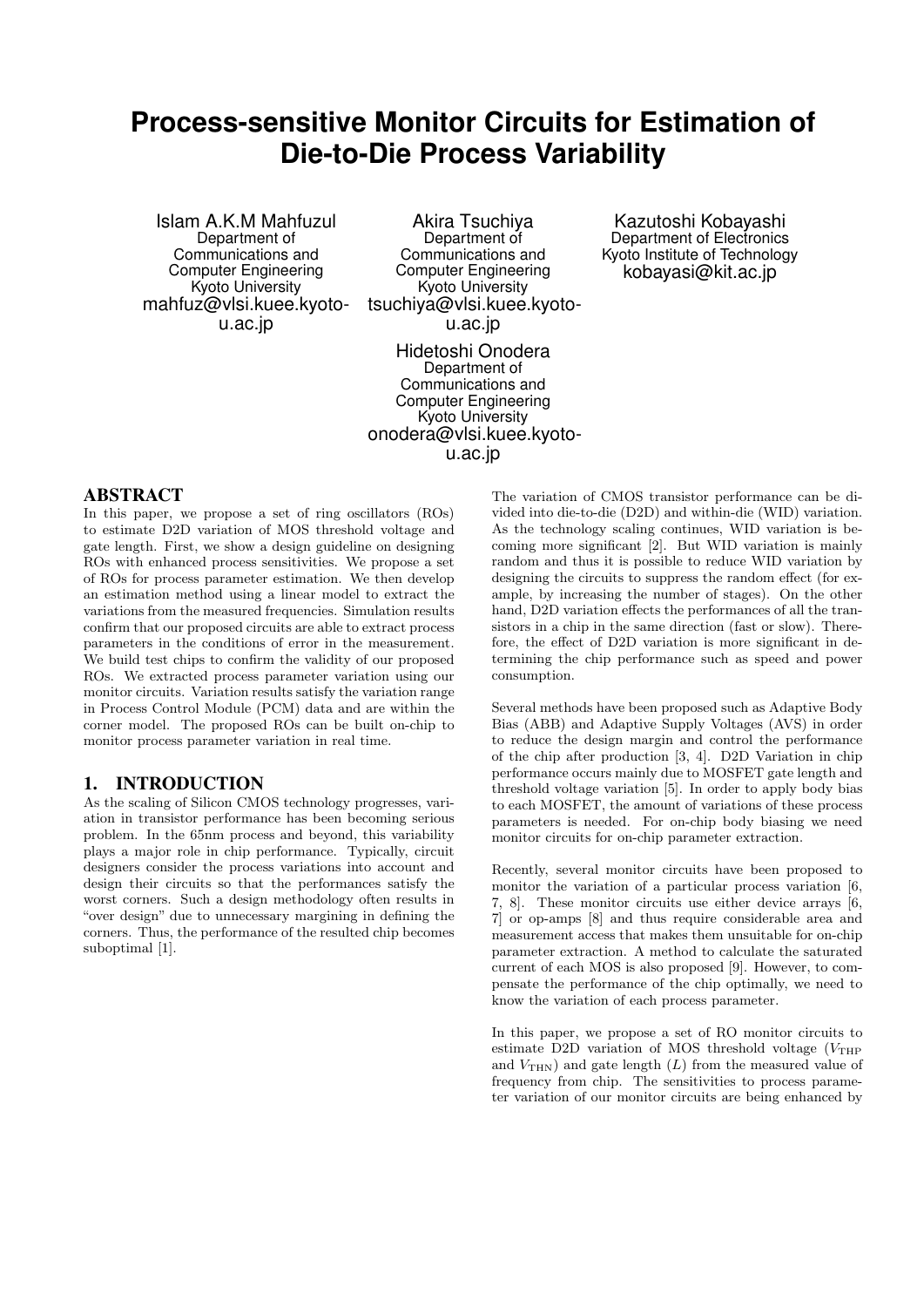

**Figure 1: Ways of modifying the standard inverter cell**

modifying the structure of the inverter. We show a general guideline on designing ROs with process-enhanced sensitivities. We then develop a linear model for the frequency of RO and use the model to extract process parameters by solving a reverse equation. To prove our monitor circuits, we design test chips. We are able to extract the variation of each process parameter from the measured values. Our estimation results fit within the range of PCM data and are within the corner model.

The remainder of this paper is constructed as follows. In chapter 2 we discuss several techniques to design ROs with enhanced process sensitivity and propose a set of ROs to estimate process parameter variation. In chapter 3 we discuss the estimation method to extract process parameter variation using our proposed circuits. In chapter 4 we discuss our test chip and the estimation results. Finally, in chapter 5 we conclude our discussion.

# 2. RO MONITOR CIRCUITS FOR PROCESS PARAMETER ESTIMATION

ROs are widely used to monitor WID and D2D variation. However, frequency of a RO is effected by many process parameter variations simultaneously. But, if we can design ROs who have different sensitivities to each process parameter then we can get the amount of process parameter variation by comparing the frequency changes of the ROs using an appropriate model. In these section, we show a general guideline on how to design a RO with enhanced process sensitivity and propose a RO set for process variation estimation.

# 2.1 General Guideline to Design ROs with Enhanced Sensitivities

A general guideline to design ROs with enhanced sensitivities is demonstrated in Fig.1. We can modify the transistors in a inverter or control the passing current while charging and discharging the output load to get enhanced process sensitivity. We can control the output load also to change the sensitivities. Changing the gate length will effect the sensitivity to gate length variation. Modifying gate width changes the current flow while charging and discharging and thus the sensitivities change. Below are some examples on how to realize inverter structure in Fig.1.

## *2.1.1 RO with Parallel MOS*



**Figure 2: PMOS RICH inverter**



**Figure 3: Inverter with a PMOS pass transistor**

To make RO frequency more sensitive to NMOS (PMOS), we can increase the PMOS (NMOS) current so that the frequency becomes more sensitive to NMOS (PMOS) current. We can change MOS current by changing gate width. But, considering the standard cell structure, we propose to increase finger numbers or make several PMOSs (NMOSs) parallel. But, increasing finger numbers may include unexpected strain effect. So using parallel MOSs are better choices. [9] uses inverters with parallel MOSs to successfully extract the MOS current. Fig.2 shows an example of designing an inverter where PMOS is 4 times larger than the standard cell. We call this cell as PMOS RICH inverter. From simulation results we get a 20% increase in the sensitivity to NMOS threshold voltage comparing to a standard inverter cell RO.

#### *2.1.2 RO with Pass Transistor*

We can control the passing current while charging and discharging by putting a pass transistor in output as shown in Fig.3. Fig.3 shows an inverter cell with a PMOS pass transistor in the output. In order to increase the threshold voltage sensitivity, the pass transistor in Fig.3 is kept on so that it performs in the linear region. In this way, current through the pass transistor becomes highly sensitive to threshold voltage change. From simulation result, we get 10 times higher sensitivity to  $V_{\text{THP}}$  variation and 3 times higher sensitivity to gate length variation comparing to the standard inverter cell RO. In case of  $V_{\text{THN}}$  variation, as the voltage of output node of the inverter does not go down to zero due to the voltage drop in PMOS, leak current occurs. So, while loading the output load leak current flows through NMOS and it takes longer time to charge the output load. Thus, we get a reversed relationship between output frequency and  $V_{\text{THN}}$  variation.

#### *2.1.3 RO with MOS Controlled Load*

We can design a controlled load inverter by adding a pass transistor and a load in the output as shown in Fig.4. This kind of structure partially cancels the effect of the threshold voltage variation of MOS. In Fig.4 when the threshold voltage of NMOS (PMOS) decreases, the value of NMOS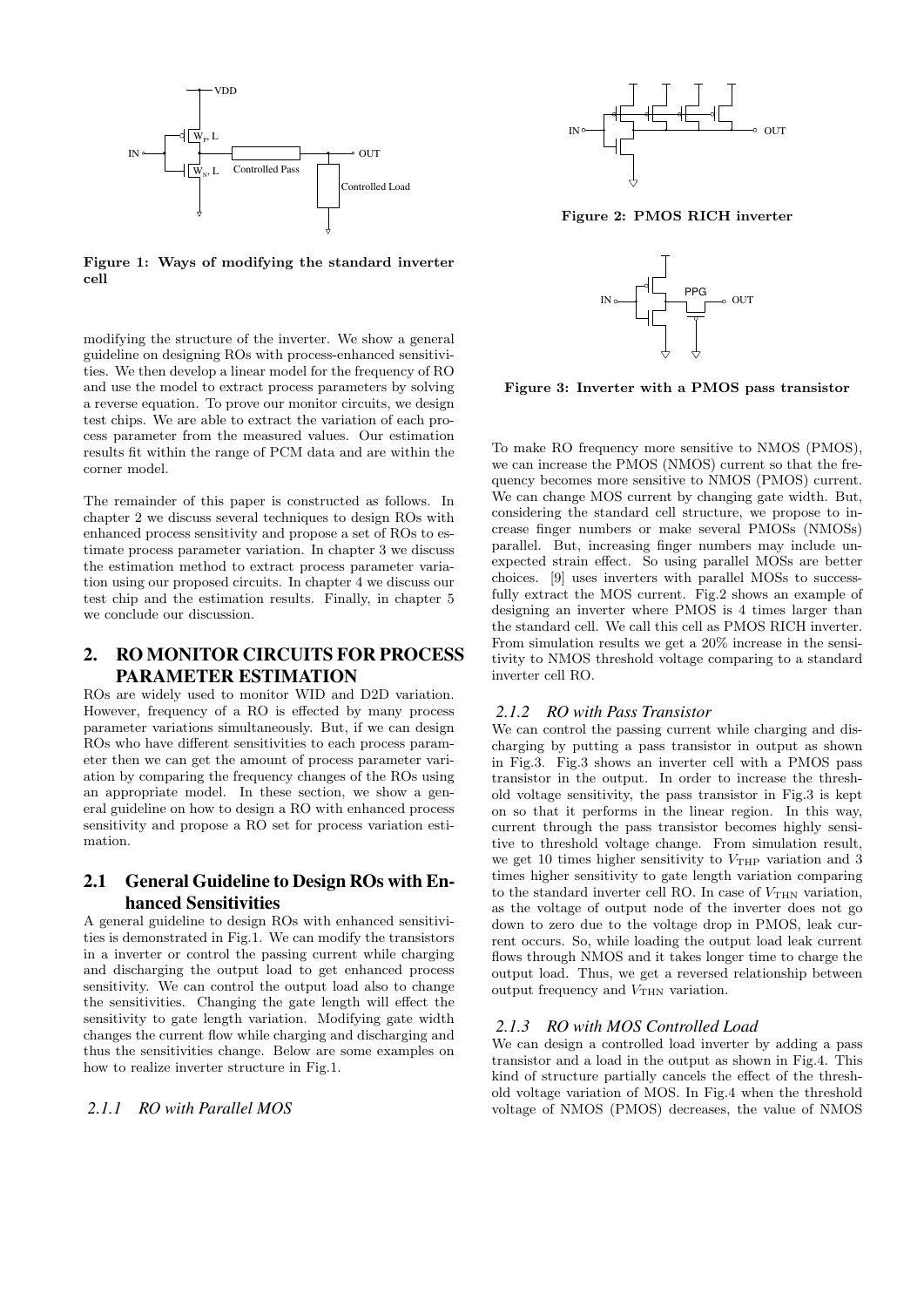

**Figure 4: Inverter with MOS controlled Loads**



**Figure 5: Frequency change for several ROs according to PMOS threshold voltage variation**

(PMOS) resistance decreases. As a result, the effective load to the inverter decreases and delay becomes longer. Thus, the effect of decrease in the threshold voltage will be canceled. From simulation result, we get 15% decrease in the sensitivity of  $V_{\text{THP}}$  comparing to the standard inverter cell RO.

## 2.2 Combining ROs for Process Parameter Estimation

We can combine several ROs and compare their frequency changes to extract each process parameter variation. We can get the sensitivity vectors from the above discussed ROs. If we can get three ROs whose sensitivity vectors are perpendicular to each other then we can get each process parameter variation from the frequency changes of the ROs. Fig.5 shows the frequency change according to  $V_{\text{THP}}$  variation for different ROs. From Fig.5, we can get ROs with different sensitivities to  $V_{\text{THP}}$ . ROs with long gate length inverter, NMOS RICH inverter and PMOS pass transistor inverter have higher sensitivities while ROs with PMOS RICH inverter and controlled load inverter have lower sensitivities than the standard inverter RO. We get similar sensitivity changes for  $V_{\text{THN}}$  and *L*. Table 1 shows the sensitivities of various types of ROs to the process parameters. These sensitivities cab be calculated through circuit simulation. Table 2 shows the angles between the sensitivity vectors of the ROs. From table 2, we see that RO set of standard cell RO, RO with PMOS pass transistor and NMOS pass transistor form larger angles between them. RO set of CMOS pass transistor, PMOS pass transistor and NMOS pass transistor also form large angles between them. By considering the area and complexity of design we prefer standard cell RO instead of CMOS pass transistor. Another reason for choosing standard cell RO is that we do not want to modify standard

**Table 1: Sensitivity vectors of various ROs**

| RO Type          | Gate Length  | $K_P$    | $K_N$    | $K_L$    |
|------------------|--------------|----------|----------|----------|
|                  | ${\rm [nm]}$ |          |          |          |
| Standard         | 60           | $-0.036$ | $-0.032$ | $-0.027$ |
| <b>NMOS RICH</b> | 60           | $-0.043$ | $-0.031$ | $-0.030$ |
| <b>PMOS RICH</b> | 60           | $-0.030$ | $-0.038$ | $-0.027$ |
| NMOS Passgate    | 60           | 0.084    | $-0.41$  | $-0.053$ |
| PMOS Passgate    | 60           | $-0.21$  | 0.019    | $-0.081$ |
| CMOS Passgate    | 60           | $-0.039$ | $-0.036$ | $-0.026$ |
| Controlled Load  | 60           | $-0.029$ | $-0.030$ | $-0.030$ |

cells too much. So, our proposed set of ROs to estimate the process variations are standard RO, RO with PMOS pass transistor and RO with NMOS pass transistor. We name this set of RO as RO set  $#1$ . As the angles between the vectors are large, we will show in the next chapter that our monitor circuits can extract process variation correctly even in the presence of some measurement error.

# 3. METHOD TO EXTRACT PROCESS PA-RAMETER VARIATION

An appropriate method is needed to extract the process parameter variation from the ROs discussed in the previous chapter. In this section, we propose an estimation method based on a linear model for the frequency of RO. Based on our method, we show that correct estimation of process parameter variation is possible with our proposed set of ROs even under the influences of some other effects.

#### 3.1 RO Frequency Model

As the frequencies in the Fig.5 changes smoothly and almost linearly, we have developed a linear model for the frequency of RO to the variation of  $V_{\text{THP}}$ ,  $V_{\text{THN}}$  and *L*. Eq.(1) is our linear model.

$$
\frac{\Delta f}{f_0} = K_{\rm P} \frac{\Delta V_{\rm THP}}{\Delta_0 V_{\rm THP}} + K_{\rm N} \frac{\Delta V_{\rm THN}}{\Delta_0 V_{\rm THN}} + K_{\rm L} \frac{\Delta L}{\Delta_0 L} \tag{1}
$$

In Eq.(1),  $K_P$ ,  $K_N$  and  $K_L$  are the sensitivity coefficients for  $V_{\text{THP}}$ ,  $V_{\text{THN}}$  and *L* variation respectively. Here,  $\Delta$  refers to the change of the process parameter and  $\Delta_0$  refers to a fixed amount of change to normalize the variation.  $\Delta f$  is the shift of frequency according to a nominal value which gives the D2D variation.  $f_0$  is the nominal value for a particular RO.

Although, this linear model is very simple, it has several merits. First of all, the model is easy to apply and the sensitivities can be calculated through circuit simulation. Secondly, in case of the nonlinear nature of the circuit frequency, this model can be applied as many times to improve the accuracy.

#### 3.2 Extraction of Process Parameter Variation

We need three equations to extract the variation of three process parameters of our interest. We get the three equations from our three different ROs. The amount of variation of each process parameter can be extracted by solving the reverse problem presented by Eq.(2).

$$
\vec{V} = \mathbf{S}^{-1}\vec{F} \tag{2}
$$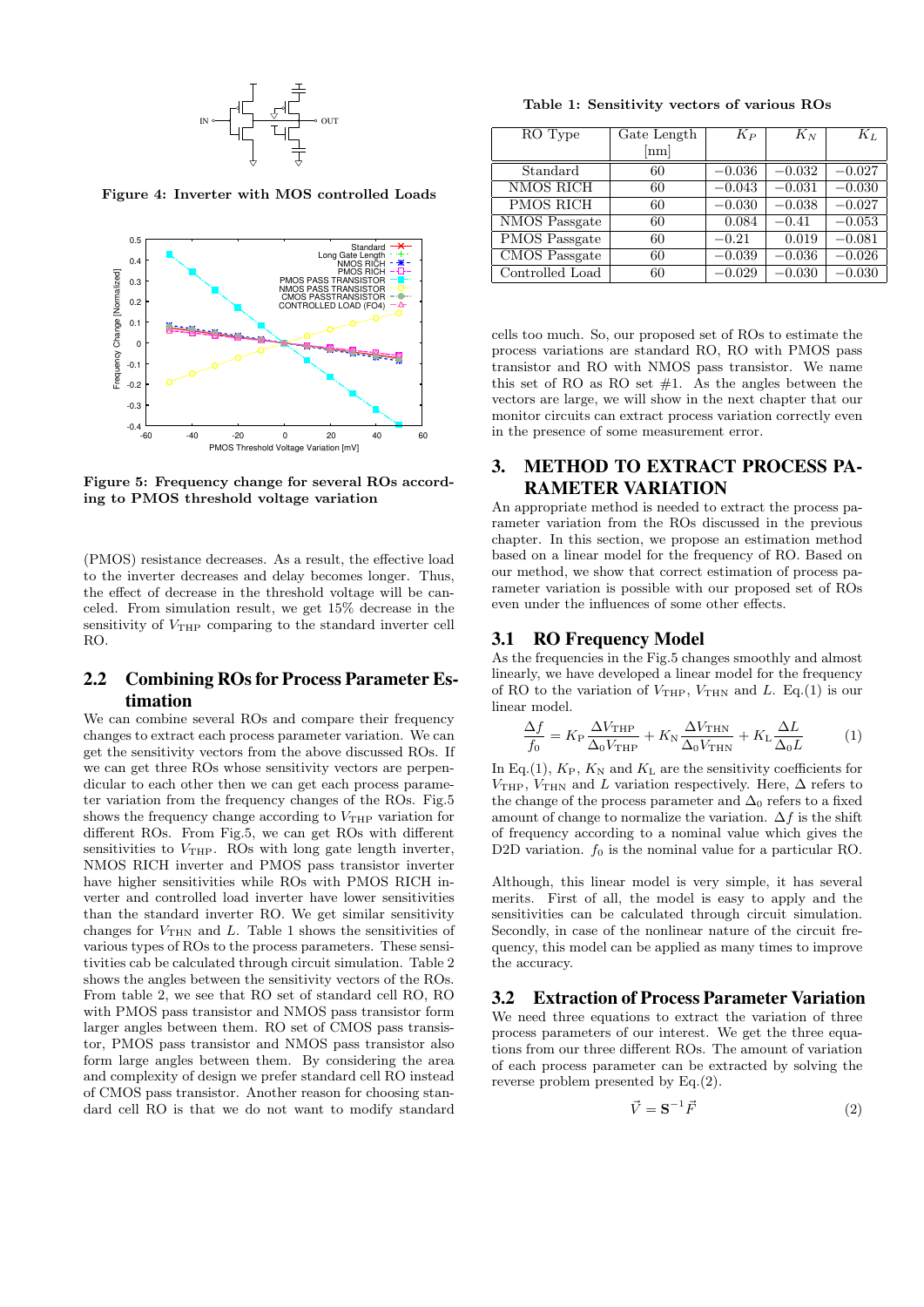|                  | <b>NMOS</b> | <b>PMOS</b> | Standard | <b>NMOS</b> | <b>PMOS</b> | Controlled    | <b>CMOS</b> |
|------------------|-------------|-------------|----------|-------------|-------------|---------------|-------------|
|                  | <b>RICH</b> | RICH        |          | Passgate    | Passgate    | $_{\rm Load}$ | Passgate    |
| NMOS RICH        | 0.0         | 13.9        | 4.9      | 64.5        | 38.9        | 9.8           | 5.3         |
| <b>PMOS RICH</b> | 13.9        | 0.0         | 10.3     | 50.6        | 52.8        | 6.4           | 8.9         |
| Standard         | 4.9         | 10.3        | 0.0      | 60.8        | 43.0        | 5.1           | 1.9         |
| NMOS Passgate    | 64.5        | 50.6        | 60.8     | 0.0         | 103.1       | 56.0          | 59.5        |
| PMOS Passgate    | 38.9        | 52.8        | 43.0     | 103.1       | 0.0         | 48.1          | 44.1        |
| Controlled Load  | 9.8         | 6.4         | 5.1      | 56.0        | 48.1        | 0.0           | 4.7         |
| CMOS Passgate    | 5.3         | 8.9         | $1.9\,$  | 59.5        | 44.1        | 4.7           | 0.0         |

**Table 2: Angles between the sensitivity vectors of two ROs [Unit: degree]**

where

$$
\vec{V} = \left(\begin{array}{c} \Delta V_{\rm THP} \\ \Delta V_{\rm THN} \\ \Delta L \end{array}\right), \mathbf{S} = \left(\begin{array}{ccc} k_{\rm P1} & k_{\rm N1} & k_{\rm L1} \\ k_{\rm P2} & k_{\rm N2} & k_{\rm L2} \\ k_{\rm P3} & k_{\rm N3} & k_{\rm L3} \end{array}\right), \vec{F} = \left(\begin{array}{c} \frac{\Delta f_1}{f_{01}} \\ \frac{\Delta f_2}{f_{02}} \\ \frac{\Delta f_3}{f_{03}} \end{array}\right)
$$

Here,  $\vec{V}$  is the vector for the variations of  $V_{\text{THP}}$ ,  $V_{\text{THN}}$  and *L*. **S** is the sensitivity matrix and  $\vec{F}$  is the vector for the frequency shift from the nominal value.  $(K_{P1}, K_{N1}, K_{L1})$ represents the sensitivity vector for the first RO. Similarly,  $(K_{P2}, K_{N2}, K_{L2})$  and  $(K_{P3}, K_{N3}, K_{L3})$  represents sensitivity vectors for the second and the third RO. By considering the effects of other parameters and the error in the measurement, the vectors should separate from each other sufficiently. In case of nonlinear nature in the frequency changes of the RO, model Eq.(2) can be applied several times to improve the accuracy.

## 3.3 Validity Check

We made several experiments by simulation in 65nm process to confirm the validity of our proposed ROs. To show the validness of our proposed set of ROs, we demonstrate the estimation result of process parameter variations under the influence of some other effects and show that our circuits are able to extract correct value even when there are other effects. We then compare the results with the results obtained from a different set ROs whose angles between the vectors are not so large. We choose standard cell RO, PMOS RICH RO and NMOS RICH RO to form a different set of ROs. We name this RO set as RO set  $#2$ .

#### *3.3.1 Experiment Setup*

First, we assume that we know the amount of variation of each process parameter. We simulate the RO frequencies under the condition of known process parameter variations. We then apply our method presented in Eq.(2) and extract process parameter variations with our two sets of ROs. If the estimated variations match with the known variations, then the estimation becomes correct.

To demonstrate the validness of our proposed ROs, we show the estimation results under the effects of parameters other than our parameter of interest. In order to do that, we add 1% error to each RO frequency and check whether our proposed circuits are able to extract the process variation correctly.

#### *3.3.2 Experiment Results*

We checked the validity of our circuits at all over the process space. Here, we show the results for the points at



**Figure 6:** Estimated results of  $V_{TH}$  variation at four **points of process space with RO set #2**



Figure 7: Estimated results of  $V_{TH}$  variation at four **points of process space with RO set #1**

 $(\pm 1, \pm 1, \pm 1)$  where each indicates the  $\sigma$  variation for  $V_{\text{THP}}$ , *V*THN and *L* variation. Fig.6 shows the estimation result for our first set of ROs. In Fig.6 X-axis refers to  $V_{\text{THP}}$  variation and Y-axis refers to  $V_{\rm THN}$  variation. " $\bullet$ " points in the figure are the target values that we want to estimate. " $+$ " points are the estimated values of process variation when there is no error in the RO frequency. "*×*" points are estimated results when there is 1% error in RO frequency. We want the estimated results to match with the "*•*" points. From Fig.6 we can see that the target variation is achieved correctly in an ideal condition where there is no error in the frequency. However, with an error of 1% in the frequency, the estimated results deviate from the real variation largely. This is because the angles between the sensitivity vectors in RO set #2 are not large enough. So, using single MOS RICH inverter cell ROs are not suitable for correct process parameter extraction.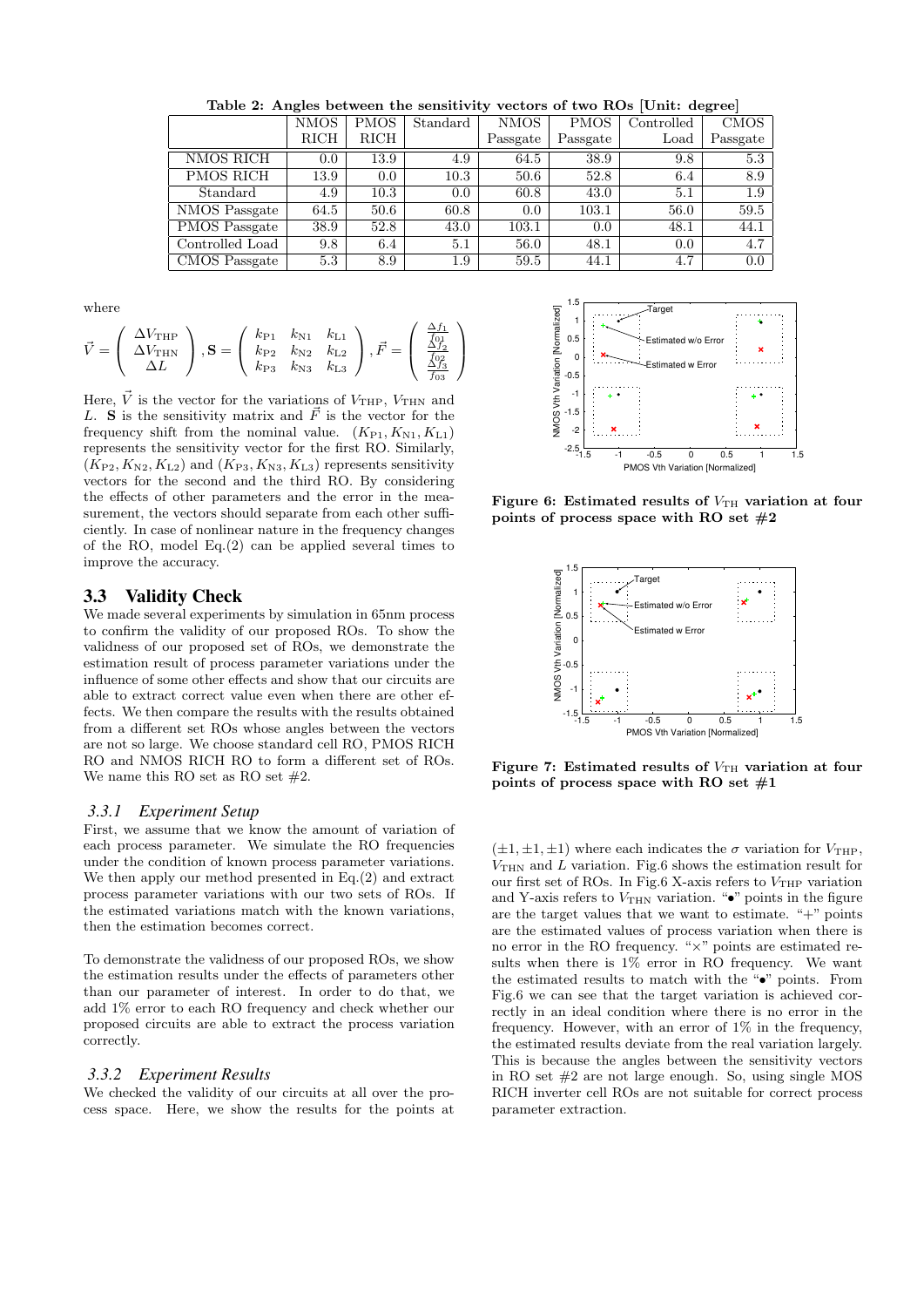Next, we make the same experiment as above with RO set  $#1.$  Estimation results are shown in Fig.7. From Fig.7 we can see that the estimated results for both the cases are quite similar. Although there are some errors initially when when there is no error in the frequency, this error is due to the non-linear nature of the frequency change according to process parameter variation. We can overcome this problem by applying our model several times. The important thing here is how the estimated results variate when there are effects of other parameters rather than our interest. We can see that in spite of the same error in the frequency, process variations are correctly estimated. So, it is shown that our proposed circuits are able to extract process variations correctly even in the presence of some error in the RO frequency. In the next chapter, we show the result from real chip and confirm the validity of our circuits.

#### 4. TEST CHIP IN 65NM PROCESS

One of the major challenges for our monitor circuits is to demonstrate their validity in real chips. We designed test chips in 65nm process to check the validation of our proposed monitor circuits. In this section we describe the structure of our test chip. Then, we show the validity of our proposed cirucits by estimating the D2D variation from our test chip.

## 4.1 Chip Design

We designed the ROs of various types shown in Table 1. We put our ROs in an array of  $20 \times 20$ . Fig.9 shows the conceptual layout of our chip. Each die contains 400 ROs of the same type. Fig.10 shows the block diagram of our test chip. We used on-chip counter to measure RO frequency. Each RO is 7 staged RO. The purpose of this kind of design is to check the random variation first, and then average the frequencies to cancel the random effects. In this way, we can get both the WID and D2D variation and conclude on the number of stages needed for on-chip process monitoring.

#### 4.2 Analysis of Measured Frequency

Table.3 shows the WID variation and D2D variation for each RO in our chip. From Table.3 we see that the amount of variation is enhanced in ROs with pass transistor. This confirms that our design is correct.

#### 4.3 Estimation from Measured Frequency

We estimated the global variation of  $V_{\text{THP}}$ ,  $V_{\text{THN}}$  and *L* using our proposed monitor circuits for 20 chips. Fig.11 shows the estimation results . In Fig.11, we set the variation range of  $V_{\text{THP}}$  and  $V_{\text{THN}}$  in PCM data from  $-1$  to +1 respectively and normalized the estimated variations with the range in order to compare them with PCB data. From Fig.11, we can see that our estimated results almost fit within the range of variation in PCM data. We have two samples of estimation result for  $V_{\text{THN}}$  which is outside the range. As the number of sample in the PCM data is very limited, we are thinking that some of our chips are located far from the PCMs. The variation range of  $V_{\text{THP}}$  and  $V_{\text{THN}}$  are 1/3 of the variation range in the corner model. This confirms that our estimation results are correct. For the gate length, we have got the estimation result from *−*2nm to 1*.*3nm for *L* of 60nm.

Another way to confirm our estimation results is to check whether the frequencies of all the ROs can be reproduced



**Figure 8: Test chip in 65nm process**



**Figure 9: Conceptual layout of the test chip**



**Figure 10: Block diagram of the test chip**

**Table 3: WID and D2D variation of RO frequency**

| RO Type          |              | WID Variation      | D <sub>2</sub> D Variation |
|------------------|--------------|--------------------|----------------------------|
|                  | ${\rm [nm]}$ | $(\sigma/\mu)$ [%] | $(\sigma/\mu)$ [%]         |
| Standard         | 60           | $1.44 - 1.71$      | 1.27                       |
| <b>NMOS RICH</b> | 60           | $1.17 - 1.60$      | 1.13                       |
| PMOS RICH        | 60           | $1.41 - 1.67$      | 1.34                       |
| NMOS Passgate    | 60           | $8.65 - 15.6$      | 5.82                       |
| PMOS Passgate    | 60           | $2.80 - 5.88$      | 2.78                       |
| Controlled Load  | 60           | $1.47 - 1.85$      | 1.21                       |
| CMOS Passgate    | 60           | $1.21 - 1.54$      | 1.41                       |